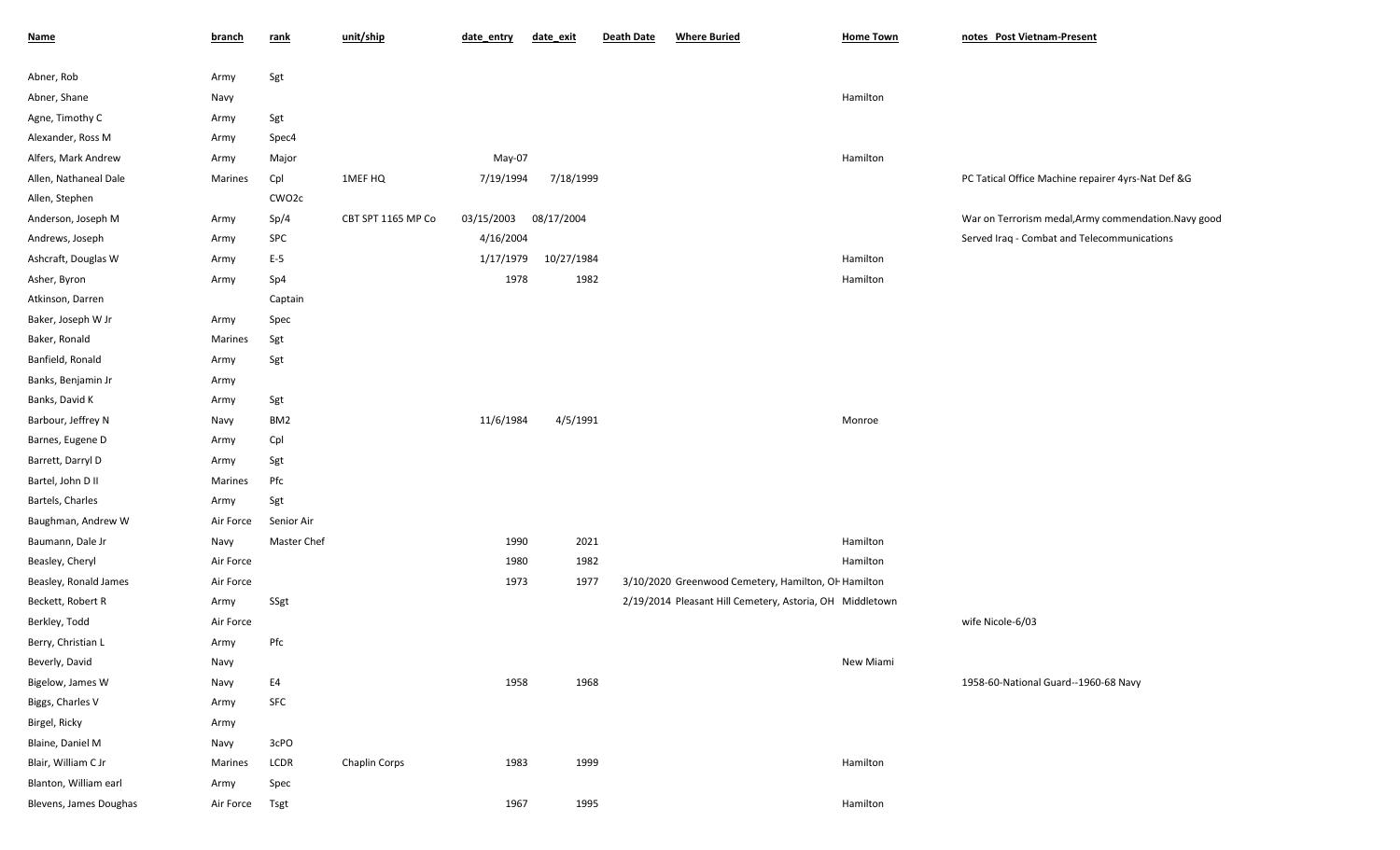| Bohn, Timothy H          | Air Force | AMH 1c           |                          |           |           |             |                                                    |
|--------------------------|-----------|------------------|--------------------------|-----------|-----------|-------------|----------------------------------------------------|
| Bolser, Donald L         | Army      | SSgt             |                          |           |           |             |                                                    |
| Bond, Gary S             | Army      | Spec4            |                          |           |           |             |                                                    |
| Bonks, David K           |           | SSgt             |                          |           |           |             |                                                    |
| Bonney, Kenneth          | Navy      | GMG1c            |                          |           |           |             |                                                    |
| Bortel, John D II        | Marines   | PFC              |                          |           |           |             |                                                    |
| Bowling, Donald          | Army      | Cpl              |                          |           |           |             |                                                    |
| Bowling, Michael         | Navy      | MM3c             |                          |           |           |             |                                                    |
| Brandenburg, Matt        | Army      | SSG              | 3rd Inf Combat Engineer  | Dec-04    | Dec-05    | Liberty Twp | Purple Heart                                       |
| Brandon, Juanita         |           |                  |                          | 1986      |           | Hamilton    |                                                    |
| Brazel, Reginald S       | Army      | Spec             |                          |           |           |             |                                                    |
| Breen, Vicki L           | Army      | Captain          |                          |           |           |             |                                                    |
| Brees, Gerald R          | Army      | Pfc              |                          |           |           |             |                                                    |
| Brehm (Marsh), Dottie Jo | Navy      | HM3c             | <b>USHS Comfort</b>      | 2/24/1987 | 12/7/1995 |             |                                                    |
| Brinkman, Jack           | Army      | Sgt              |                          |           |           |             |                                                    |
| Brockman, Donald A       | Army      | SPC              | 101stAirborne-HSB 1st/32 | 3/1/1989  | 3/22/1993 |             | Army Commendation/Army Serv. G                     |
| Brooks, Susan E          | Marines   | L/Cpl            |                          |           |           |             |                                                    |
| Brown, Colton McCoy      | Air Force |                  |                          | 9/18/2007 | 8/14/2015 | Hamilton    |                                                    |
| Brown, James F           | Marines   | L/Cpl            |                          |           |           |             |                                                    |
| Brown, Matthew Edward    | Army      | SPC-E4           | C Bat 1/39th FA BN       | 7/31/1990 | 9/3/1993  |             | Released from Active duty to reserves for addition |
| Buell, Donald Winston    | Army      |                  |                          |           |           | Hamilton    |                                                    |
| Burks, James             | Army      |                  |                          |           |           |             |                                                    |
| Burns, Curtis Robert     | Army      | E4               | 22nd Chemical Co 3rd Arn | Sep-88    | Sep-91    |             | Frankfurt Germany April 1988 - Dec 1989. Desert S  |
| Burns, Eric              | Navy      | SA               |                          |           |           |             |                                                    |
| Burress, Mike            | Army      |                  |                          |           |           |             |                                                    |
| Buschelmon, Scott L      | Army      | Sgt              |                          |           |           |             |                                                    |
| Cabacungan, Gil R        | Army      | Captain          |                          |           |           |             |                                                    |
| Callaham, Andrea D       | Army      |                  |                          | 7/24/2017 | 1973      | New Miami   |                                                    |
| Cameron, Bobby J         | Army      | SP4              |                          |           |           |             |                                                    |
| Campbell, Douglas        | Army      | <b>CPT</b>       |                          |           |           |             |                                                    |
| Campbell, John Lee       | Army      | SPC              |                          |           |           |             |                                                    |
| Campbell, Michael        |           | PV <sub>2c</sub> |                          |           |           |             |                                                    |
| Canupp, Joshua           | Army      | Cpl              |                          |           |           | Hamilton    |                                                    |
| Carter, James H          | Army      | E6               |                          |           |           |             |                                                    |
| Cash, Paul Jr            | Air Force |                  |                          | 1978      | 1984      | Hamilton    |                                                    |
| Casteel, Kenneth Dwayne  | Marines   | Sgt              |                          | 1986      | 1992      | Hamilton    |                                                    |
| Caudill, Cecil           | Army      |                  |                          |           |           | Middletown  |                                                    |
| Centers, John            | Air Force | Tsgt             |                          | 1980      | 1993      | Fairfield   | also see Korea/Army 1960-1963                      |
| Chafin, D'Nel            | Air Force | E4               | 3rd Combat               | 1979      | 1983      | Hamilton    |                                                    |
|                          |           |                  |                          |           |           |             |                                                    |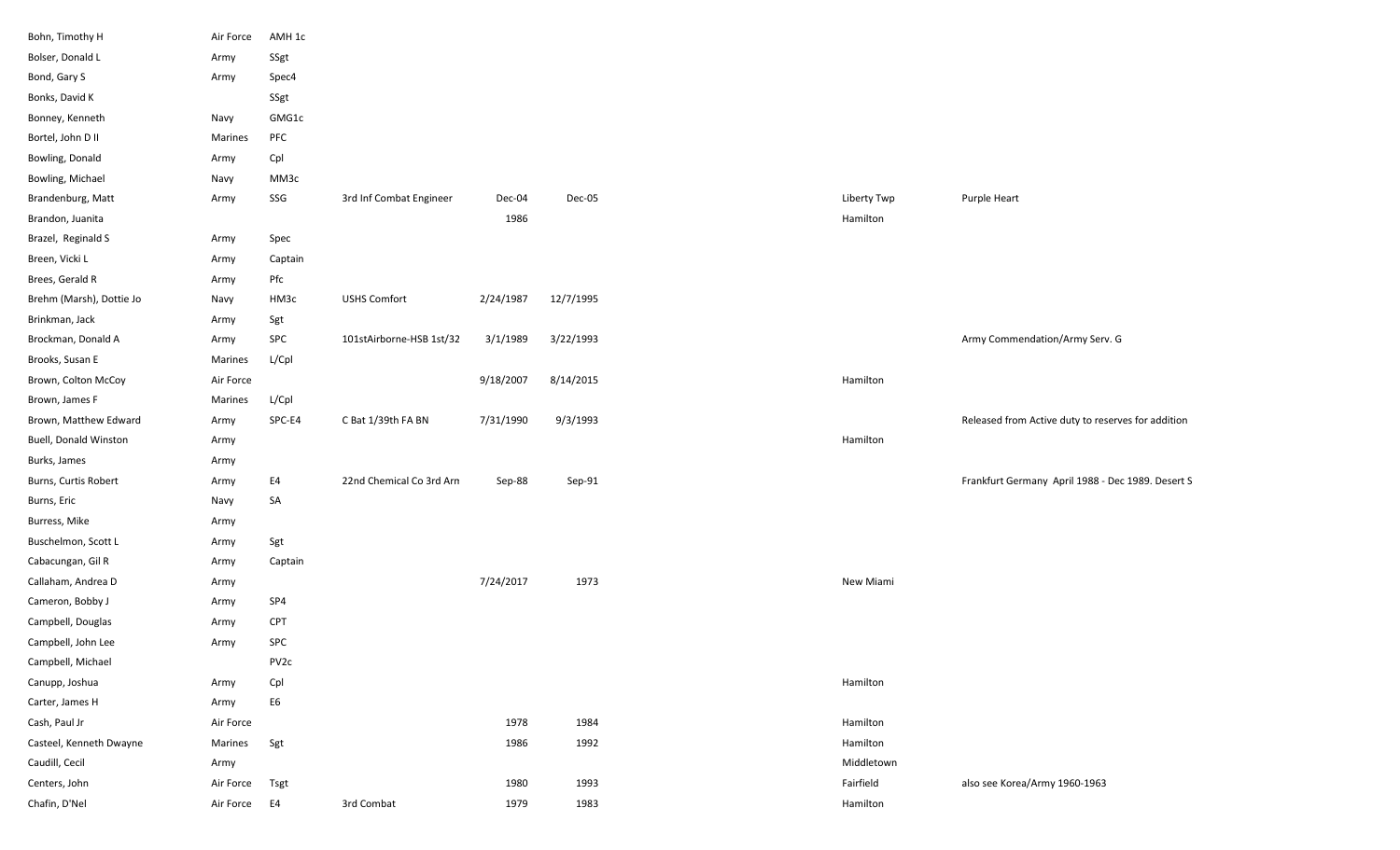| Chaney, David L        | Marines | LCpl            |                       | 2008   | 2012   |            | Hamilton      |                             |
|------------------------|---------|-----------------|-----------------------|--------|--------|------------|---------------|-----------------------------|
| Cleveland, Jimmie L Jr |         |                 |                       |        |        |            |               |                             |
| Cline, Robert J        | Army    | Sgt             |                       |        |        |            |               |                             |
| Cline, Stuart Lee      |         |                 |                       |        |        |            |               |                             |
| Collier, Jeff          | Army    |                 |                       |        |        |            |               |                             |
| Collins, Brian D       |         |                 |                       |        |        |            |               |                             |
| Combs, Van             | Marines | Sgt             | 3 MAW MALS 11 900 Div | 2003   | 2004   |            | Hamilton      |                             |
| Conley, Michael Jr     | Army    |                 |                       | 2012   | 2018   |            | Hamilton      |                             |
| Conley, Michael Ray    | Navy    |                 |                       | 1987   | 1990   | 12/26/2003 | Hamilton      | Purple Heart                |
| Conner, George W       | Army    | SPC             |                       |        |        |            |               |                             |
| Contreras, Pete        | Marines | Pfc             |                       |        |        |            |               |                             |
| Cook, Cheryl A         | Army    | 2 <sub>lt</sub> |                       |        |        |            |               |                             |
| Corbin, Stephanie      | Marines | Cpl             | 3531 Motor Transport  | 2008   | 2014   |            | Milford Twp   | <b>Stationed in Germany</b> |
| Cornett, Leslie        | Army    | ${\sf E4}$      |                       |        |        |            |               |                             |
| Couch, Gary J          |         |                 |                       |        |        |            |               |                             |
| Cox, William           | Marines | Cpl             |                       |        |        |            | Hamilton      |                             |
| Cozad, Randy           | Army    | Sgt             | 11th Arm Cav          | 1975   | 1978   |            | New Miami     |                             |
| Crank, William D       | Army    | Pvt             |                       |        |        |            |               |                             |
| Crenan, Kenneth J      | Marines | Cpl             |                       |        |        |            |               |                             |
| Crosby, John E         | Army    | CW <sub>2</sub> |                       |        |        |            |               |                             |
| Cross, Arthur Lee      |         |                 |                       |        |        |            |               |                             |
| Crysel, Kyle           | Marines | Cpl             |                       |        |        |            | Hamilton      |                             |
| Dameron, John A        | Army    | Sgt             |                       |        |        |            |               |                             |
| Danson, Kelly R        | Navy    | HM3c            |                       |        |        |            |               |                             |
| Darnell, Dustin        | Navy    | PO3c            |                       | 2018   |        |            | Fairfield Twp | Nuclear technician          |
| Darnell, Rick          | Navy    |                 |                       | Nov-90 | May-01 |            |               |                             |
| Darnold, Brian A       | Army    | Cpl             |                       |        |        |            |               |                             |
| Davis, Clinton         | Army    | E3              |                       |        |        |            |               |                             |
| Davis, James           | Army    | Cpl             |                       |        |        |            |               |                             |
| Davis, Jeremy          | Army    | Pfc             |                       |        |        |            |               |                             |
| Dean, Onza             | Army    | Spec            |                       |        |        |            |               |                             |
| Dearth, Larry          | Army    | SFC             |                       |        |        |            |               |                             |
| Dee, Thomas w          | Army    | SSgt            |                       |        |        |            |               |                             |
| Derosa, L              | Navy    | Chief           |                       |        |        |            |               |                             |
| Distler, Christopher S | Army    | Sgt             |                       |        |        |            |               |                             |
| Dorris. John C         | Army    | SPC             |                       |        |        |            |               |                             |
| Douglas, Boss          | Navy    | 3cPO            |                       | 1987   |        |            |               |                             |
| Douglas, Neil B        | Navy    |                 | $VF-142$              | 1993   | 1995   |            | West Chester  | Navy Seabee 2001-2003       |
| Duncil, Calvin         | Marines | L/Cpl           |                       |        |        |            |               |                             |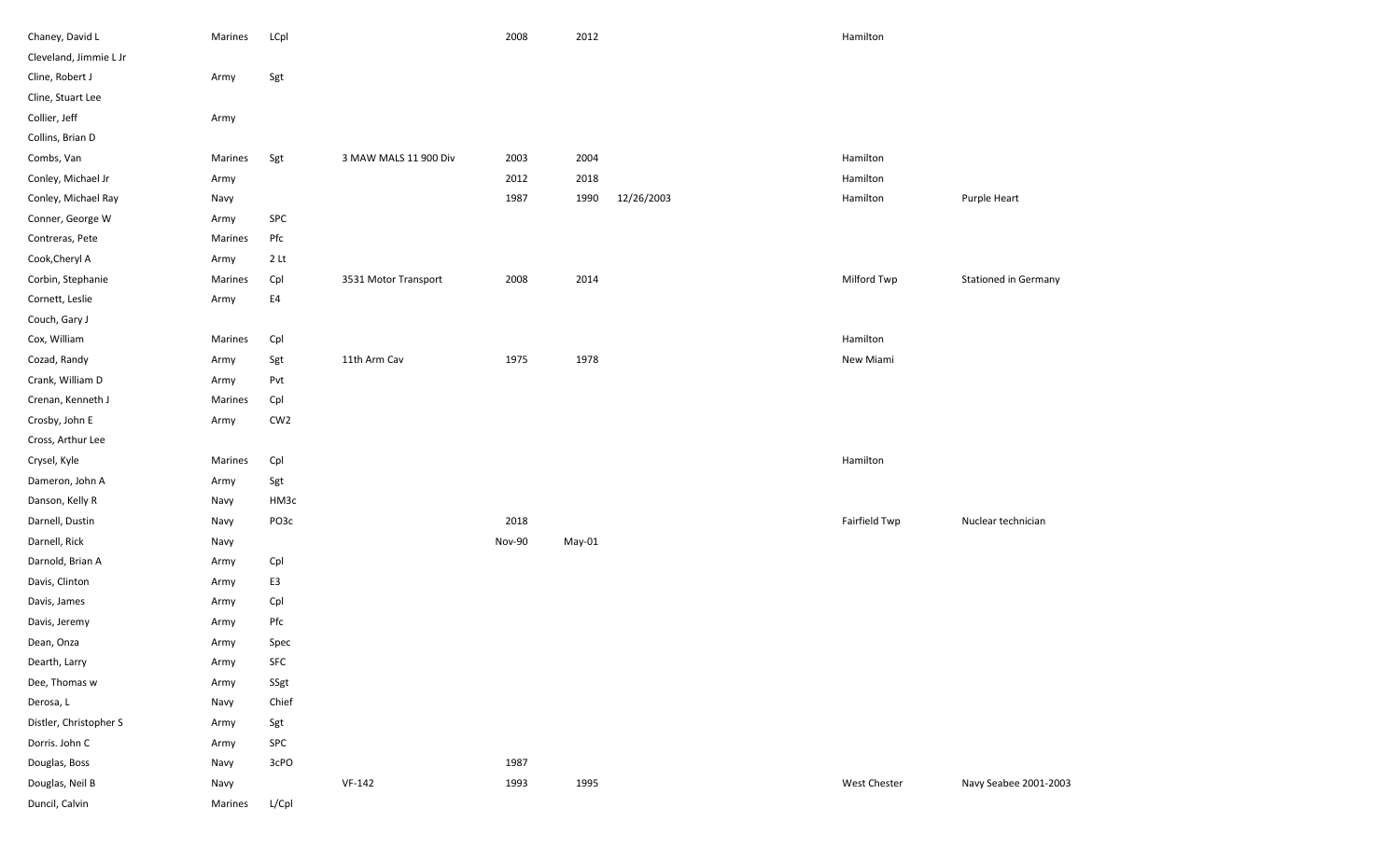| Durbin, Timothy M        | Air Force |                |                             |                 |          | Hamilton    |                                            |
|--------------------------|-----------|----------------|-----------------------------|-----------------|----------|-------------|--------------------------------------------|
| Dyer, Bennie Allen       | Army      | Sgt            | 11th Arm Cav                | 1975            | 1978     | New Miami   |                                            |
| Eberwine, Scott          | Navy      | Capt           |                             | 1990            | 2016     | Hanover Twp |                                            |
| Ecenrode, John A         | Army      | Major          |                             | 1988            | 2020     | Hamilton    |                                            |
| Edgar, MrJr              | Army      | Sp4            |                             |                 |          |             |                                            |
| Edwards, Gregory W       | Army      |                |                             | 1984            | 1097     | Hamilton    |                                            |
| Edwards, Robert M        | Army      | Captain        |                             |                 |          | Hamilton    |                                            |
| Erbe, Christopber        | Army      | MSgt           | 5th Special Forces 5411     | 1993            | 2018     | Hamilton    | Green Beret                                |
| Esperas, Dwight E        | Army      | Pfc            |                             |                 |          |             |                                            |
| Esperas, Sean M          | Navy      | UT3c           |                             |                 |          |             |                                            |
| Estep, Margie (Justinak) | Air Force |                |                             |                 |          | New Miami   |                                            |
| Estes, Joseph            | Army      | Spec           |                             |                 |          |             |                                            |
| Eversole, John A         | Navy      | MM1            | <b>USS Enterprise</b>       | 7/6/1998        | 7/5/1994 |             | National Defense Medal, Good conduct Medal |
| Fackey, James B          | Army      | Cpl            |                             | Aug-87 Apl 1992 |          |             | Gulf War-12/19/1990-5/14/1991              |
| Farthing, Clark A        | Army      | E3             |                             | Aug-89          | Jun-92   |             | 2 tours-8/91-1/91-3/91-6/91                |
| Febus, Charles           | Army      | 1Lt            |                             |                 |          |             |                                            |
| Ferneding, Gregory B     | Navy      | AMS            | <b>USS Constellation WB</b> |                 |          |             | 6/03                                       |
| Finch, Randall           | Army      | Sgt            |                             |                 |          |             |                                            |
| Fishbaugh, David         | Navy      | AGAA           |                             |                 |          |             |                                            |
| Flannery, Patrick        | Navy      | Lt Cmdr        |                             | 1989            | 1993     | Hamilton    | Served at Guantanamo Bay, Cuba             |
| Flenner, David S         | Army      | Sgt            |                             |                 |          |             |                                            |
| Foley, David C           | Army      | Lt             |                             |                 |          |             |                                            |
| Ford, Andrew D           | Navy      | Ltjg           |                             |                 |          |             |                                            |
| Fornshell, Jeffery       | Army      | SSgt           |                             |                 |          |             |                                            |
| Fox, Russell E           | Army      | SPC            | Scouth 4th BN 6th Inf Reg   | 1987            | 1990     | Fairfield   |                                            |
| Frazier, Randy T         | Navy      | PO3c           | USS John F Kennedy          | 4/3/1988        | 8/3/1991 |             |                                            |
| Frick, David R           | Army      | Pvt            |                             |                 |          |             |                                            |
| Frink, Marion C          | Army      | Sgt            |                             |                 |          |             |                                            |
| Fronklin, Lonnie Jr      | Navy      | PO             |                             |                 |          |             |                                            |
| Frost, Jason W           | Army      | MSgt           |                             |                 |          |             |                                            |
| Frost, Ronald            | Army      | E <sub>2</sub> |                             |                 |          |             |                                            |
| Fuhrmon, Scott A         | Navy      | Ltjg           |                             |                 |          |             |                                            |
| Fung, Andre              | Marines   | SSgt           |                             |                 |          |             |                                            |
| Gagle, Matthew           | Army      | $_{\rm Pfc}$   |                             |                 |          |             |                                            |
| Galman, Antonio          | Army      | Cpl            |                             |                 |          |             |                                            |
| Gambrell, Robert         | Army      | Captain        |                             |                 |          |             |                                            |
| Garnett, Jay Matthew     | Army      |                |                             |                 |          |             |                                            |
| Garrison, Elijah J       | Army      | $E-5$          |                             | 2017            |          | Liberty Twp |                                            |
| Garvin, Frank R          | Navy      | AR             | USS John F Kennedy          |                 |          |             |                                            |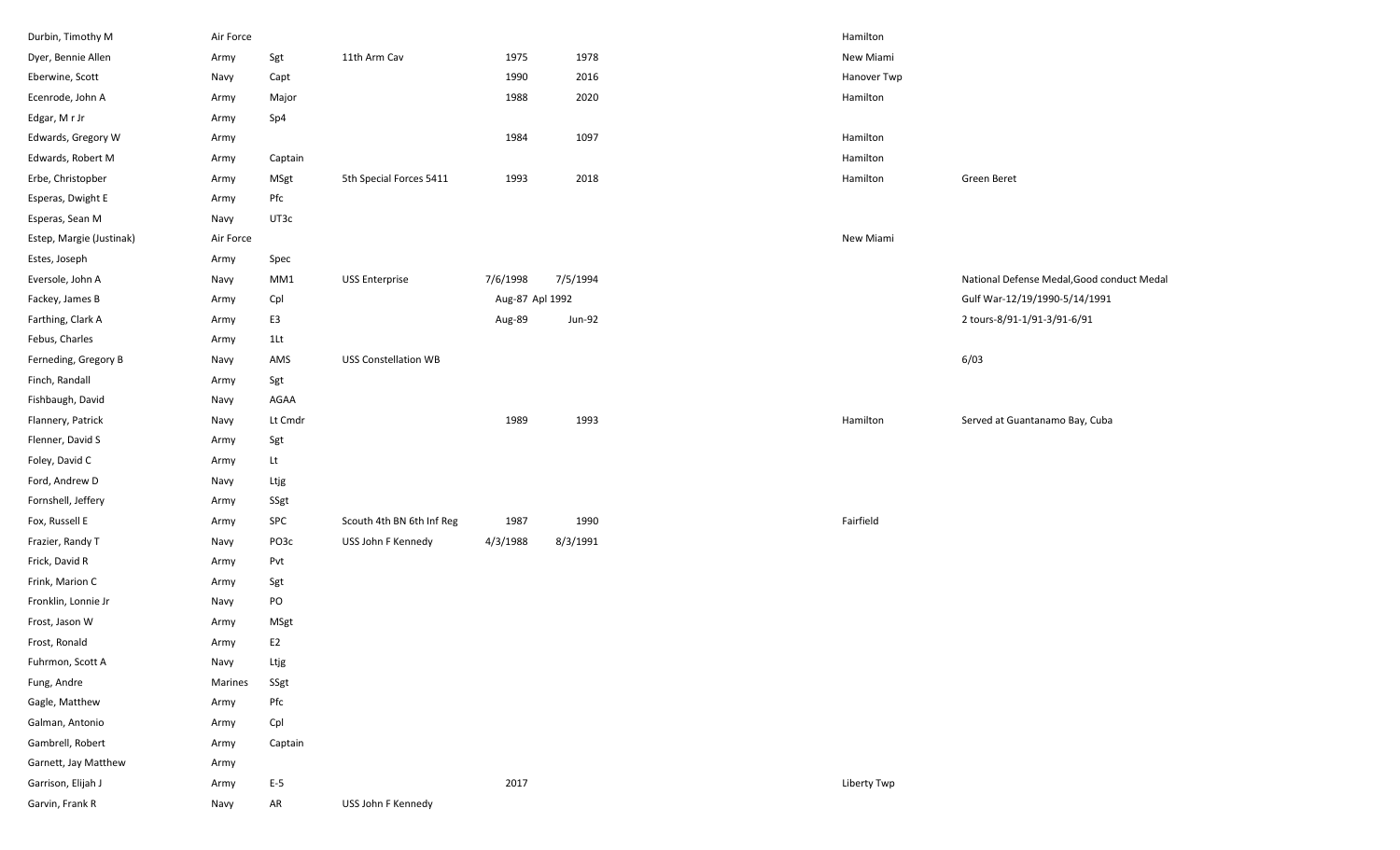| Gase, Donald A            |                       |                 |                               |           |            |                                                               |                     |                                                    |
|---------------------------|-----------------------|-----------------|-------------------------------|-----------|------------|---------------------------------------------------------------|---------------------|----------------------------------------------------|
| Gault, Brian              | Army                  | SPC             |                               |           |            |                                                               |                     |                                                    |
| Gilbert, Michael          | Army                  | SFC             |                               |           |            |                                                               |                     |                                                    |
| Gilbert, Michael R        | Army                  | SSgt            | 101 Air Pathfinders           | Aug-82    | Oct-03     |                                                               |                     | Bronze Star, CiD Badge                             |
| Gilmore, Mike             | Army                  | PFC             |                               |           |            |                                                               |                     |                                                    |
| Glenn, Timothy            | Navy                  | HMC             |                               |           |            |                                                               |                     |                                                    |
| Grant, Howard             | Army                  | Cpl             |                               |           |            |                                                               |                     |                                                    |
| Graves, Brian             | Army                  | Sgt             |                               | 1990      | 1994       |                                                               | New Miami           | Served in Germany                                  |
| Gray, Todd                |                       |                 |                               |           |            |                                                               |                     |                                                    |
| Green, Ronald             | Army                  | 1Lt             |                               |           |            |                                                               |                     |                                                    |
| Greene, Jason             | Army                  | SSgt            |                               | Apl 1999  | $Jun-13$   |                                                               | Trenton             |                                                    |
| Griffen, Richard L        | Army                  | SSgt            |                               |           |            |                                                               |                     |                                                    |
| Griggs, Iva Barnett       | Army                  | Col             | Nurse Corps & Civil Affairs   | 1987      | 2015       |                                                               | <b>West Chester</b> |                                                    |
| Grimes, William           | Army                  | Captain         |                               |           |            |                                                               |                     |                                                    |
| Gundler, David L          | Army                  | Cpl             |                               |           |            |                                                               |                     |                                                    |
| Guthrie, Clinton          | Navy                  |                 | USS Carl Vinson               | 2010      | 2014       |                                                               | Hamilton            |                                                    |
| Hacker, Tim               | Army                  |                 |                               |           |            |                                                               | New Miami           |                                                    |
| Hackworth, Jon A          | Navy                  | PO <sub>3</sub> | Repair                        | 11/1/1987 | 10/31/1992 |                                                               |                     | Ad 42 Destroyer Tender                             |
| Hagan, Mark               | Marines               | Cpl             | 5th Bn 11th Marines R Battery |           |            |                                                               |                     |                                                    |
| Hains, Jeremy             | Army                  | Spc             |                               | 2014      |            |                                                               | New Miami           |                                                    |
| Hale, Kevin               |                       |                 |                               |           |            |                                                               |                     |                                                    |
| Hale, Stephen             | Army                  | Lt Col          |                               |           |            |                                                               |                     |                                                    |
| Hall, Estill              | Army                  | Sgt             |                               |           |            |                                                               |                     | Iraq-Kuwait-Resv.                                  |
| Hamblin, Tim Scott        | Navy                  | RM3c            |                               |           |            |                                                               |                     |                                                    |
| <b>Hamilton, Virgil D</b> | <b>Marines</b>        |                 |                               |           |            | 10/23/1983 Butler Co Memorial Park, Trenton Middletown/Dayton |                     | killed in bombing of Beirut barracks Oct 23 1983   |
| Hampton, Douglas          | Navy                  |                 |                               |           |            | 4/30/2022 Rose Hill Burial Park, Hamilton, OH Hamilton        |                     |                                                    |
| Hampton, Russell          | Army                  | Sgt             |                               |           |            |                                                               |                     |                                                    |
| Handley, Michael Scott    | Army                  |                 |                               | 2002      | 2009       |                                                               | Hamilton            | Natl Guard/Kosovo 2004 Iraqi Freedom 2008          |
| Hangley, M. Scott         | <b>National Guard</b> |                 |                               | 2001      | 2009       |                                                               |                     | Served in Iraq, Kosovo and Hurricane Katrina       |
| Hannon, David A           | Army                  | Cpl             |                               |           |            |                                                               |                     |                                                    |
| Hannon, Patrick D         | Army                  | Sgt             |                               |           |            |                                                               |                     |                                                    |
| Hans, Julie               | Army                  | PF3             |                               |           |            |                                                               |                     |                                                    |
| Hanson, James M           | Army                  | SPC             |                               |           |            |                                                               |                     |                                                    |
| Harris, Danny             | Army                  | Sgt             |                               |           |            |                                                               |                     |                                                    |
| Harrison, Michael         | Marines               | Sgt             | 2nd Mar Div                   | 1/29/1986 | 1/28/1992  |                                                               |                     | Desert Shield/Storm Rifle Marksman-SoWest Asia Ser |
| Harvey, Mark              | Army                  | SPC             |                               |           |            |                                                               |                     |                                                    |
| Hathaway, Charles         | Army                  | Captain         |                               |           |            |                                                               |                     |                                                    |
| Hauk, Ronald S            | Army                  | Spec            |                               |           |            |                                                               |                     |                                                    |
| Hawkins, Roger Williams   | Army                  | Sgt             |                               |           |            |                                                               |                     |                                                    |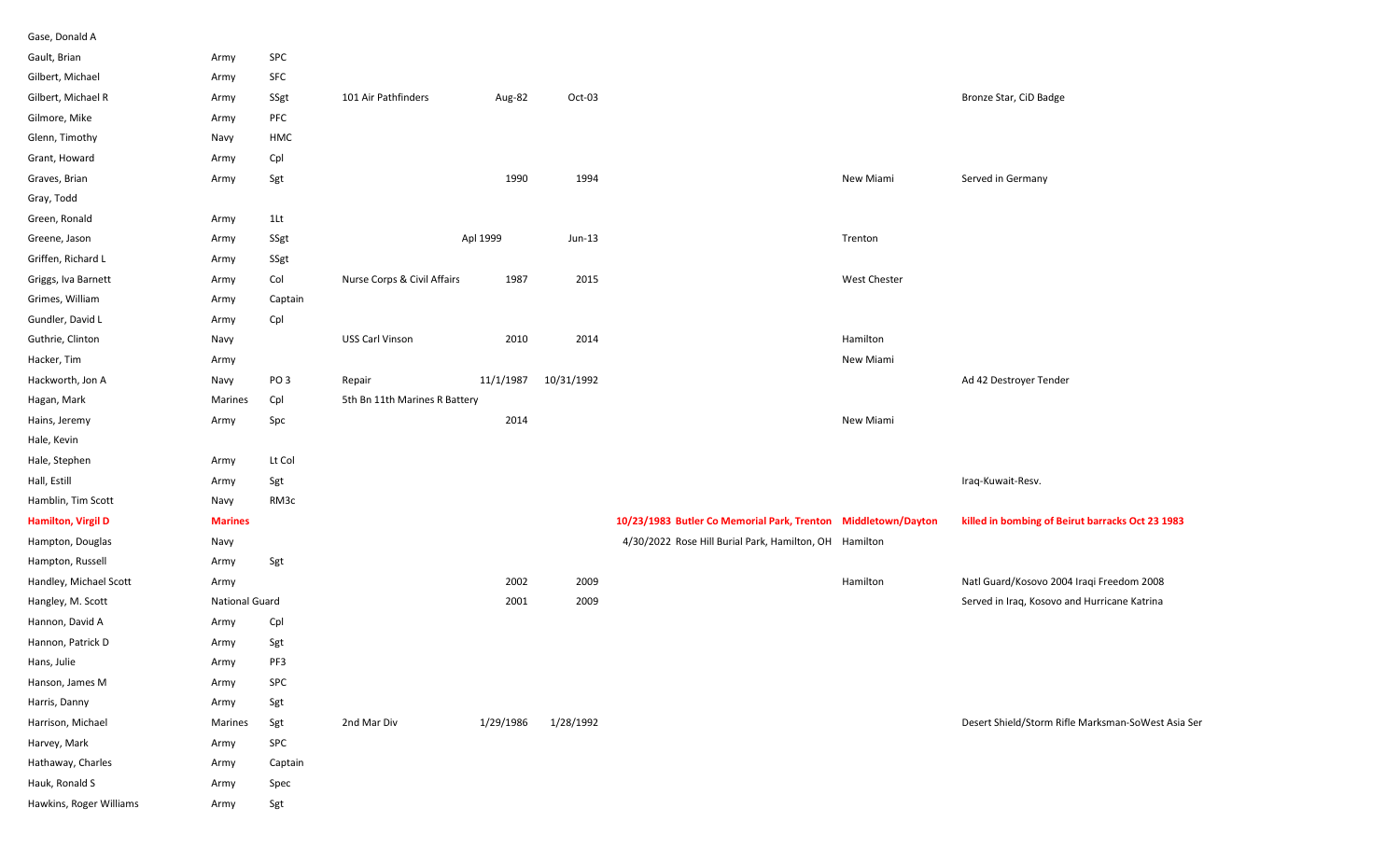| Hawley, Michael Allen  | Army      | Capt                           |                          | 6/3/1970   | 5/26/1976  | 5/26/1976 Oxford Cemetery, Oxford, OH                   | Oxford     | killed in plane crash in California while in service |
|------------------------|-----------|--------------------------------|--------------------------|------------|------------|---------------------------------------------------------|------------|------------------------------------------------------|
| Hayre, Raymond         | Navy      | E <sub>6</sub>                 |                          | 1971       | 1991       |                                                         |            |                                                      |
| Hazelton, Joseph       | Army      |                                | 82nd Airborne            | 1982       | 1986       |                                                         | Oxford     |                                                      |
| Heineman, Tim          | Navy      | MM3c                           |                          |            |            |                                                         |            |                                                      |
| Heiss, Kara Oakley     |           |                                |                          |            |            |                                                         | Middletown |                                                      |
| Hendrix, Dustin        | Marines   |                                |                          |            |            |                                                         |            |                                                      |
| Hensley, Kenneth J     | Navy      | $E-5$                          | LSD 41                   | 4/19/1988  | 6/6/1992   |                                                         |            | Radar Operator-Sea Service/3 stars Marksman 45 &M1   |
| Hester, Lawrence J     | Army      | Staff Sgt                      |                          |            |            |                                                         |            |                                                      |
| Hetrick, Dion D        | Army      | Spec                           |                          |            |            |                                                         |            |                                                      |
| Heyob, William E       | Marines   | LCpl                           |                          |            |            |                                                         |            |                                                      |
| Hezlep, David Bruce    | Navy      | E4                             |                          | 2/15/1978  | 1/15/1981  |                                                         | Trenton    |                                                      |
| Hickman, Nicholas      | Army      | Spec                           |                          |            |            |                                                         |            |                                                      |
| Hillard, Gary R        | Navy      | CW <sub>3</sub>                |                          |            |            |                                                         |            |                                                      |
| Himmelhaver, Claude M  | Air Force | SSgt                           |                          |            |            |                                                         |            |                                                      |
| Hines, Ronnie          | Army      | Cpl                            |                          |            |            |                                                         |            |                                                      |
| Hingsbergen, Douglas C | Army      | Major                          |                          |            |            |                                                         |            |                                                      |
| Hockworth, J A         | Army      | ET3                            |                          |            |            |                                                         |            |                                                      |
| Hodge, Michael D       | Marines   | Sgt                            |                          |            |            |                                                         |            |                                                      |
| Hodges, Jefferey       | Army      | Sgt                            |                          |            |            |                                                         |            |                                                      |
| Hodges, Timothy D      | Air Force | E4                             | 9th Civ EngPower Prod    | 11/15/1979 | 12/15/1983 |                                                         |            | Italy-30% disabled                                   |
| Holcomb, Allan         | Army      | E4                             |                          | 1982       | 1986       |                                                         | Hamilton   | served in Europe and Asia                            |
| Hopkins, Dallas Jr     | Army      | Pfc                            |                          |            |            |                                                         |            |                                                      |
| Horn, Dallas           | Army      |                                |                          | 1967       | 1969       |                                                         | Middletown |                                                      |
| Hoskins, Hubert        | Marines   | Pfc                            |                          |            |            |                                                         |            |                                                      |
| Hoskins, Willie        | Army      | Pfc                            | Bravo 2ndBat 325 airborn | 7/24/1989  | 8/23/1993  |                                                         |            |                                                      |
| Hubbard, James         | Army      |                                | 82nd Air                 | 1985       | 1994       |                                                         | New Miami  |                                                      |
| Hubbard, Rodney R      | Navy      | PFC                            |                          | 1975       | 1998       | 11/23/2018 Quantico Nat'l Cemetery, Quantico, 'Hamilton |            |                                                      |
| Huff, Jennifer         | Army      | Pfc                            |                          |            |            |                                                         |            |                                                      |
| Huffman, Elizabeth     | Army      |                                |                          |            |            |                                                         |            |                                                      |
| Hughley, Bruce A Jr    | Army      | E <sub>5</sub>                 |                          | Oct-92     | Oct-02     |                                                         | Middletown |                                                      |
| Hull, Jason S          | Navy      | LtJG                           | Gunnery officer          |            |            |                                                         |            |                                                      |
| Hunt, Eric Jason       | Navy      |                                |                          | 1987       | 2007       |                                                         | Middletown |                                                      |
| Hurley, E M            | Marines   | $\operatorname{\mathsf{SSGt}}$ |                          | 8/4/1985   | 10/23/1993 |                                                         |            |                                                      |
| Hurston, Kevin J       | Army      | Sgt                            |                          |            |            |                                                         |            |                                                      |
| Hurston, Scott D       | Army      | Spc                            |                          |            |            |                                                         |            |                                                      |
| Hustead, Brian D       | Air Force | Sgt                            |                          |            |            |                                                         |            |                                                      |
| Husted, George         | Air Force | TSgt                           |                          |            |            |                                                         |            |                                                      |
| Hyde, Michael          | Army      | Spec                           |                          |            |            |                                                         |            |                                                      |
| Ihle, Jack             | Army      | LtCol                          |                          |            |            |                                                         |            |                                                      |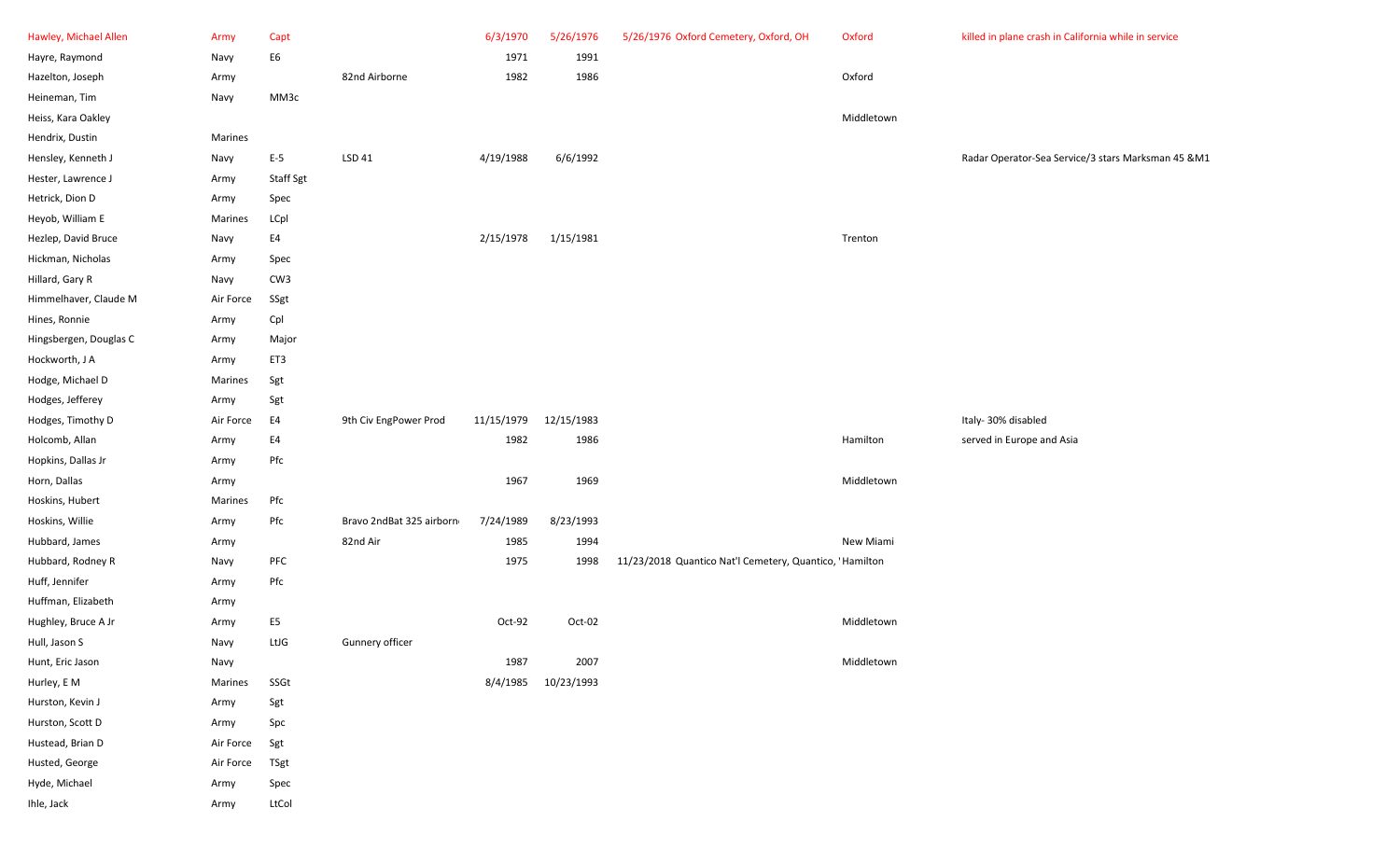| Ihrig, George L            | Army      | Sgt            |                     |                 |           |                                                        |              |                                                     |
|----------------------------|-----------|----------------|---------------------|-----------------|-----------|--------------------------------------------------------|--------------|-----------------------------------------------------|
| Jackson, Randall Shane     | Navy      | E <sub>3</sub> | USS Wisconsin-BB64  | 6/22/1987       | 6/22/2992 |                                                        |              | Sea Service Deployment Ribbon-Navy Unit Citation-   |
| Jackson, William A         | Navy      | GSM3c          |                     |                 |           |                                                        |              |                                                     |
| Jacobs, Damion             | Marines   | Sgt            |                     |                 |           |                                                        |              |                                                     |
| Jacobs, William E          | Army      | $E-7$          |                     | Jul-70          | 6/30/2006 |                                                        |              | Purple Heart, Army Commendation Medal 2nd award, Ar |
| Jameson, Corliss           | Army      | SSgt           |                     |                 |           |                                                        |              |                                                     |
| Jarvis, John Patrick       | Navy      | E5             |                     | 1981            | 1984      |                                                        | Hamilton     |                                                     |
| John, Patrick Jarvis       | Navy      | E <sub>5</sub> |                     |                 |           |                                                        |              |                                                     |
| Johnson, Howard Lee        | Army      | Pfc            |                     |                 |           |                                                        |              |                                                     |
| Johnson, Jack Anthony      |           |                |                     |                 |           |                                                        |              |                                                     |
| Johnson, Joe               | Army      | Pfc            |                     |                 |           |                                                        |              |                                                     |
| Johnson, Joseph            | Navy      |                |                     |                 |           | 2/10/2021 Dayton Nat'l Cemetery, Dayton, OH Middletown |              |                                                     |
| Johnson, Walter Van        | Army      |                |                     |                 |           |                                                        | Middletown   |                                                     |
| Johnston, James A          | Army      | SSgt           |                     |                 |           |                                                        |              |                                                     |
| Jones, Jeremy              | Army      | <b>MP</b>      | 342nd               |                 |           |                                                        |              | Pam Jones- Mother                                   |
| Jones, Jesse James Michael | Army      |                |                     |                 |           | 10/25/2013 Rose Hill Burial Park, Hamilton, OH Hamit   |              | Iraq, Juwait, Afghanistan                           |
| Jones, Jonathan P          | Army      | R4             | C Btty 2/82 FA 1CD  | 3/5/2002        | 3/4/2006  |                                                        | Hamilton     |                                                     |
| Jones, Matt                | Army      | $E-4$          | 64th MP Co          |                 |           |                                                        |              |                                                     |
| Jones, Quentin             | Army      | Sgt            |                     | Aug-10          | Jan-14    |                                                        | Hamilton     |                                                     |
| Jones, Robert L Jr         | Army      | Sgt            |                     |                 |           |                                                        |              |                                                     |
| Josey, Dallas              | Navy      | E3             |                     | 2019            |           |                                                        | Collinsville |                                                     |
| Kadle, John W              | Marines   | Cpl            |                     | 1978            | 1982      |                                                        | Hamilton     |                                                     |
| Kadle, Russell H           | Marines   | Cpl            |                     | 1978            | 1982      | 4/6/1989 Rose Hill Burial Park, Hamilton, OH Hamilton  |              |                                                     |
| Keech, William             | Army      | Spc            |                     |                 |           |                                                        |              |                                                     |
| Keeler, David W            | Army      | Spc            |                     |                 |           |                                                        |              |                                                     |
| King, Marion E             | Navy      | Seaman         |                     |                 |           |                                                        |              |                                                     |
| Kirsch, David K            | Army      | Spec           |                     |                 |           |                                                        |              |                                                     |
| Knake, Karl H              | Army      |                |                     | 1977            | 1979      |                                                        | Middletown   |                                                     |
| Knapp, Robert L Jr         | Army      | Sgt            |                     |                 |           |                                                        |              |                                                     |
| Kramer, Davis              | Navy      | Lt             |                     |                 |           |                                                        | Middletown   |                                                     |
| Kramer, Todd A             | Navy      | ATC            | USS Tripoli LPH-10  | 1976            | 1984      |                                                        | Hamilton     |                                                     |
| Kreacic, Michael           | Army      | Agan           |                     |                 |           |                                                        |              |                                                     |
| Kuntzman, Wayne Allen      | Navy      | EM1            |                     | 2/2/1979        | 2/1/1985  | 6/11/2017 Ft Custer Nat'l Cemetery, Kalamazoc Hamilton |              |                                                     |
| Lack, William E            | Navy      | AX3            | USS Saratoga        | 1980            | 1984      |                                                        | Liberty Twp  |                                                     |
| LaGory, Thomaw W III       | Army      | Medic          | Ohio National Guard | 2012            | 2020      |                                                        | Hamilton     |                                                     |
| Laine                      | Marines   | LCpl           |                     |                 |           |                                                        |              |                                                     |
| Land, Michael              | Army      | SSgt           |                     | Mar-03 Apl 2004 |           |                                                        | Hamilton     |                                                     |
| Landis, Matthew            | Air Force | SSG            |                     |                 |           |                                                        |              |                                                     |
| Landrum, Stephen F         | Army      | ${\sf SFC}$    |                     |                 |           |                                                        |              |                                                     |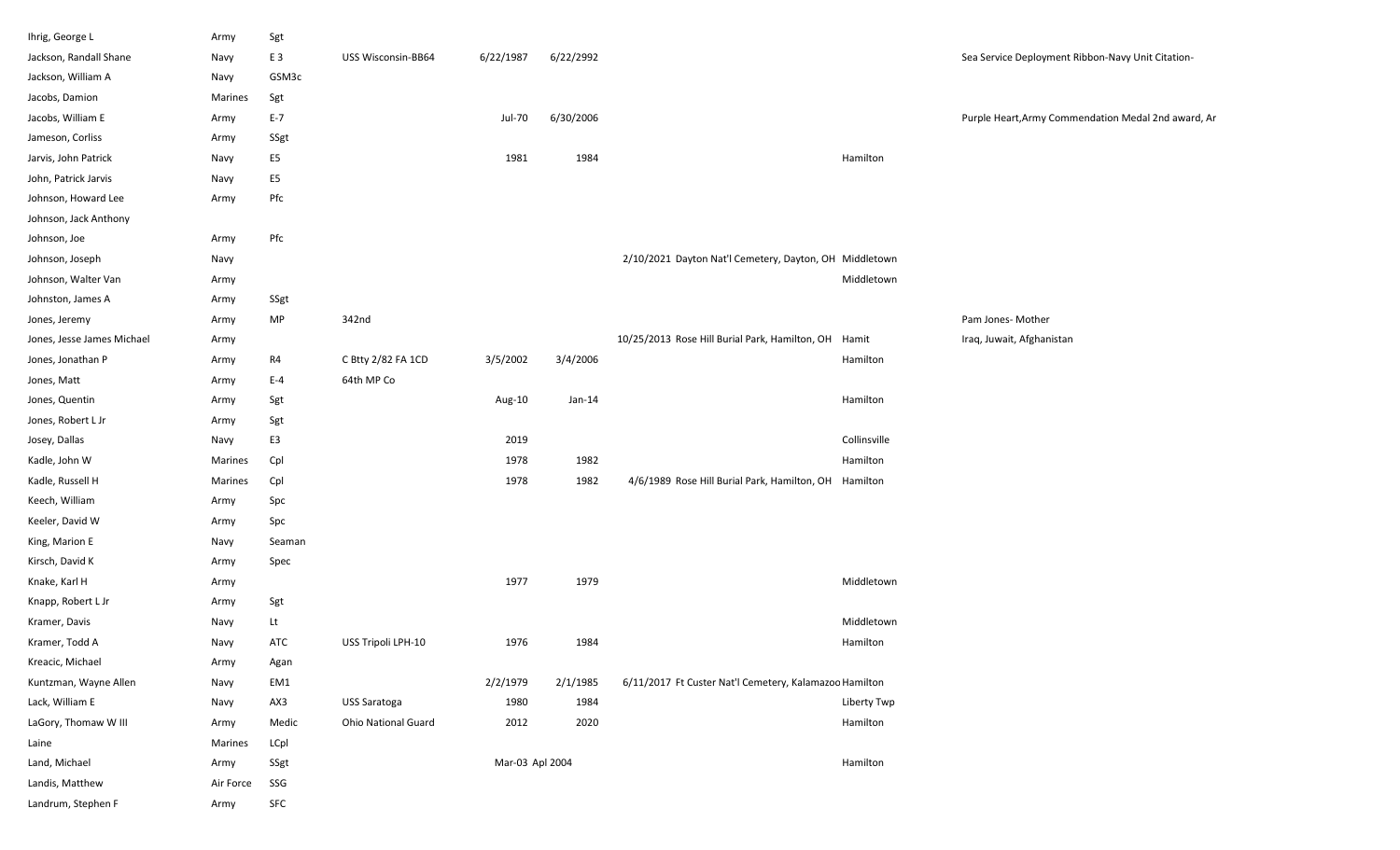| Lane, Donald Joseph      | Army        | Pfc             |                                         |           |            |                               |                 |                                                                                  |
|--------------------------|-------------|-----------------|-----------------------------------------|-----------|------------|-------------------------------|-----------------|----------------------------------------------------------------------------------|
| Lane, Lonnie H           | Navy        | Airman          |                                         |           |            |                               |                 |                                                                                  |
| Lape, Daniel R           | Army        | Sgt             |                                         |           |            |                               |                 |                                                                                  |
| LaPierre, Matthew        | Army        | Pvt             |                                         |           |            |                               |                 |                                                                                  |
| Laubenstein, Robbie      | Marines     | LCpl            |                                         |           |            |                               |                 | Trenton, Oh-6/03                                                                 |
| Ledington, Martin C      | Army        | Captain         |                                         |           |            |                               |                 |                                                                                  |
| Lehman, Jason J          | Air Force   | TSgt            |                                         |           |            |                               | Middletown      |                                                                                  |
| Leigeber, Mike           | Army        | Sp4             |                                         | Sep-82    | Sep-86     | 2/24/2021 Cremated            | Hamilton        |                                                                                  |
| Leitsch, Thomas W        | Army        | SSgt            |                                         |           |            |                               |                 |                                                                                  |
| Leodoro, Wayne           | Navy        |                 |                                         | 1979      | 1981       |                               | Okeana          |                                                                                  |
| Leonard, Brian P         | Navy        |                 |                                         |           |            |                               | Hamilton        |                                                                                  |
| Leonard, Kevin M         | Air Force   |                 |                                         |           |            |                               | Hamilton        |                                                                                  |
| Leonhart, Steven A       | Army        | Pfc             |                                         |           |            |                               |                 |                                                                                  |
| Line, Diane L            | Air Force   |                 | Air Force Band - Langley V              | 1982      | 1986       |                               |                 |                                                                                  |
| Line, Thomas P           | Navy        | DS <sub>2</sub> | USS Koelsch FF-1049.                    | 9/23/1981 | 12/19/1985 |                               |                 | Brooklyn Navy Yard - Mayport Florida - Mare Island                               |
| Lintner, Rodney          | Army        | SSgt            |                                         | 1/21/2004 | 5/9/2016   |                               | Hamilton        | 4 deployments to Iraq and Afghanistan                                            |
| Little, Michael          | Army        | Pfc             |                                         |           |            |                               |                 |                                                                                  |
| Lizak, Edward J          | Army        | Sgt             | Troop B 2/107th Cav                     | 1990      | 2003       |                               | Fairfield       | Army Reserves 1990-1996, Ohio Nat'l Guard 2003-2005 deployed to Kosovo 2004-2005 |
| Lofty, Jake H            | Army        |                 |                                         |           |            |                               |                 |                                                                                  |
|                          |             |                 |                                         |           |            |                               |                 |                                                                                  |
| Lowry, Penny             | Navy        |                 | USS Holland, USS Willame                | 1973      | 2007       |                               | Hamilton        |                                                                                  |
| Luff, David J Jr         | <b>Army</b> | Sgt             | 1st Bat 27th Inf 2nd Brig, 25th Inf Div |           |            | 11/21/2010 Greenwood Cemetery | <b>Hamilton</b> | Killed Tikrit, Salah ad Din, Iraq                                                |
| Lynch, James W           | Marines     | Sgt             |                                         |           |            |                               |                 |                                                                                  |
| Lyttle, Matthew          | Marine      |                 |                                         | 2011      | 2012       |                               | Hamilton        |                                                                                  |
| Mabis, Douglas W         | Marines     | LCpl            |                                         |           |            |                               |                 |                                                                                  |
| Maloney, Paul J          | Air Force   | PFC             |                                         |           |            |                               |                 | Kuwait                                                                           |
| Mance, Michael D         | Navy        | HM3c            |                                         |           |            |                               |                 |                                                                                  |
| Mann, Douglas            | Army        | SSgt            |                                         |           |            |                               |                 |                                                                                  |
| Marcum, Daniel           | Army        |                 |                                         |           |            |                               | New Miami       |                                                                                  |
| Marcum, Sam              | Air Force   | SSgt            |                                         | Jan-80    | Sep-92     |                               | Hamilton        | Reserves Sep 1992-Sep 2017                                                       |
| Marcum, Samuel D Jr      | Air Force   | SSgt            |                                         | 1/15/1980 | 9/15/1992  |                               |                 | AF Achievment Unit OakLeaf Cluster AF Overseas tou                               |
| Martin, Denise           | Army        | Spec            |                                         |           |            |                               |                 |                                                                                  |
| Martin, Dewey J          | Army        |                 |                                         | 1979      | 1984       |                               | Hamilton        |                                                                                  |
| Martin, Edward           | Army        | Sgt             | 36 K 13 B Art                           | 1982      | 1992       |                               | Hamilton        |                                                                                  |
| Massey, Stephan          | Army        | Spc             |                                         |           |            |                               |                 |                                                                                  |
| Maus, Charles            | Army        |                 |                                         |           |            |                               | Hamilton        | In Army 12 years, Desert Storm                                                   |
| Mayers, Kimberly Lynn    | Army        | $_{\rm Pfc}$    |                                         |           |            |                               |                 |                                                                                  |
| McDonough, Diana M Bloch | Army        | Capt            |                                         | 1987      | 1991       |                               | Fairfield       |                                                                                  |
| McGinnis, Kevin          | Army        | Pfc             |                                         |           |            |                               |                 |                                                                                  |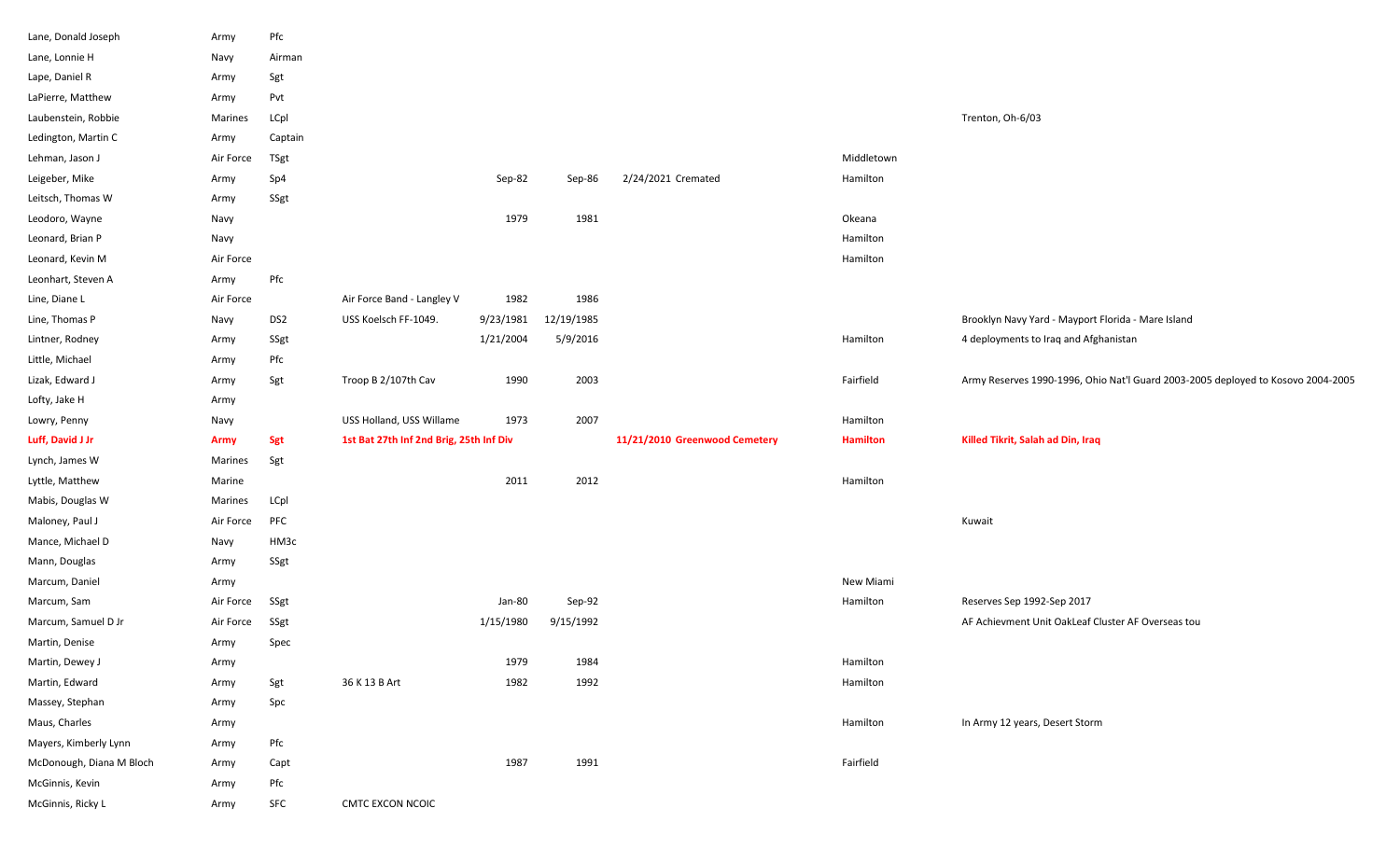| McGuire, Charles          | Army        | Sgt               |                                             |            |           |                                                     |           |                                                    |
|---------------------------|-------------|-------------------|---------------------------------------------|------------|-----------|-----------------------------------------------------|-----------|----------------------------------------------------|
| McHugh, Craig S           | Marines     | LCpl              |                                             |            |           |                                                     |           |                                                    |
| McIntosh, Nicholas Adam   | Army        |                   |                                             |            |           |                                                     | Trenton   |                                                    |
| McLain, Terry             | Navy        | PO <sub>2</sub> c | USS Saratoga                                | 1989       | 1993      |                                                     | New Miami |                                                    |
| McNally, James            | Army        | Spec              | 101 Air Div                                 | 1987       | 1997      |                                                     |           |                                                    |
| McQueen. Delbert L        | Army        | Sgt               |                                             |            |           |                                                     |           |                                                    |
| Mehl, Douglas W           | Army        | E <sub>5</sub>    | 1486 Trans Group                            |            |           |                                                     |           | OxfordOh 1979                                      |
| Melcher, Edward C         | Navy        | E4Ymn             | USS Midway                                  | Aug-88     | Jul-92    |                                                     |           |                                                    |
| Merrell, Rebecca          | Army        | Pfc               |                                             |            |           |                                                     |           |                                                    |
| Merrill, Joseph D         | Army        | Spec              |                                             |            |           |                                                     |           |                                                    |
| Merriman, Anthony J Scott |             |                   |                                             |            |           |                                                     |           |                                                    |
| Merriman, Tut Wayne       | Army        |                   |                                             |            |           |                                                     |           |                                                    |
| Michael, Darrill D        | Army        | SFC               |                                             |            |           |                                                     |           |                                                    |
| Michael, Mary K           | Army        | Sgt               |                                             |            |           |                                                     |           |                                                    |
| Michael, Paul             | Army        | Pfc               |                                             |            |           |                                                     |           |                                                    |
| Michaels, Eric            | Army        |                   |                                             | 2015       | 2020      |                                                     | Hamilton  |                                                    |
| Mick, Marion G            | Army        | SSgt              |                                             |            |           |                                                     |           |                                                    |
| Miller, A R               | Marines     | LCpl              |                                             |            |           |                                                     |           |                                                    |
| Miller, James R           | Navy        | YNZ               |                                             |            |           |                                                     |           |                                                    |
| Miller, Stephen E Jr      | Army        | 2 <sub>Lt</sub>   |                                             |            |           |                                                     |           |                                                    |
| Mills, Marvin L           | Navy        | OSSN              |                                             |            |           |                                                     |           |                                                    |
| Mitchell, Benjamin        | Army        |                   |                                             |            |           |                                                     | Hamilton  |                                                    |
| Mobley, Troy W            |             |                   |                                             |            |           |                                                     |           |                                                    |
| Moore, Ricky              | Army        | SPC               | DSTB 41D                                    | 2004       | 2009      |                                                     | Hamilton  |                                                    |
| Moore, Stephen Allen      | Marines     | Cpl               |                                             | 6/28/1974  | 6/28/1976 |                                                     | Hamilton  |                                                    |
| Morningstar, Dale E Jr    | Army        | Cpl               |                                             |            |           |                                                     |           |                                                    |
| Morningstar, Nate         | Army        | Sgt               |                                             |            |           |                                                     |           |                                                    |
| Morningstar, Scott        | Army        | Pfc               |                                             |            |           |                                                     |           |                                                    |
| Morrissey, Brian          | Navy        | PO3c              |                                             |            |           |                                                     |           |                                                    |
| Morrow, Andrew            | Marines     | LCpl              |                                             |            |           |                                                     |           |                                                    |
| Mullenix, Richard         | Army        | Sgt               |                                             |            |           |                                                     |           |                                                    |
| Mullins, Vernon A         | Army        | Sgt               |                                             |            |           |                                                     |           |                                                    |
| Murphy, Michael           | Army        | $E-8$             | 101 Airborne HHT 1-33 CA                    | 10/29/1986 |           |                                                     |           | MSM, ARCOM W/4 leafs, AAM w/7leafs, Good Conduct W |
| Neace, Billy Sean         | Army        | Pvt               |                                             | 1/7/1992   | 5/13/1992 | 10/31/2001 Cremated                                 | Hamilton  |                                                    |
| Nelson, Frank Richard Jr. | Army        | PV1               | Co D D 4 TB BED 1 BN TC                     | 12/28/1981 | 3/11/1982 |                                                     |           |                                                    |
| Noes, Melvin Jr           | Army        | SFC               |                                             |            |           |                                                     |           | Saudi Arabia                                       |
| Norton, Gary L            | Army        | SSgt              |                                             |            |           |                                                     |           |                                                    |
| Nottleman, Michael        | Army        |                   |                                             |            |           |                                                     |           |                                                    |
| <b>Olivis, Nick</b>       | <b>Army</b> | <b>Cpl</b>        | 4th Sq 73rd Cav Reg 4th Brig, 82nd Airborne |            |           | 5/30/2012 St Mary's Cemetery, Hamilton, OH Hamilton |           | Afghanistan - Bronze Star, Purple Heart            |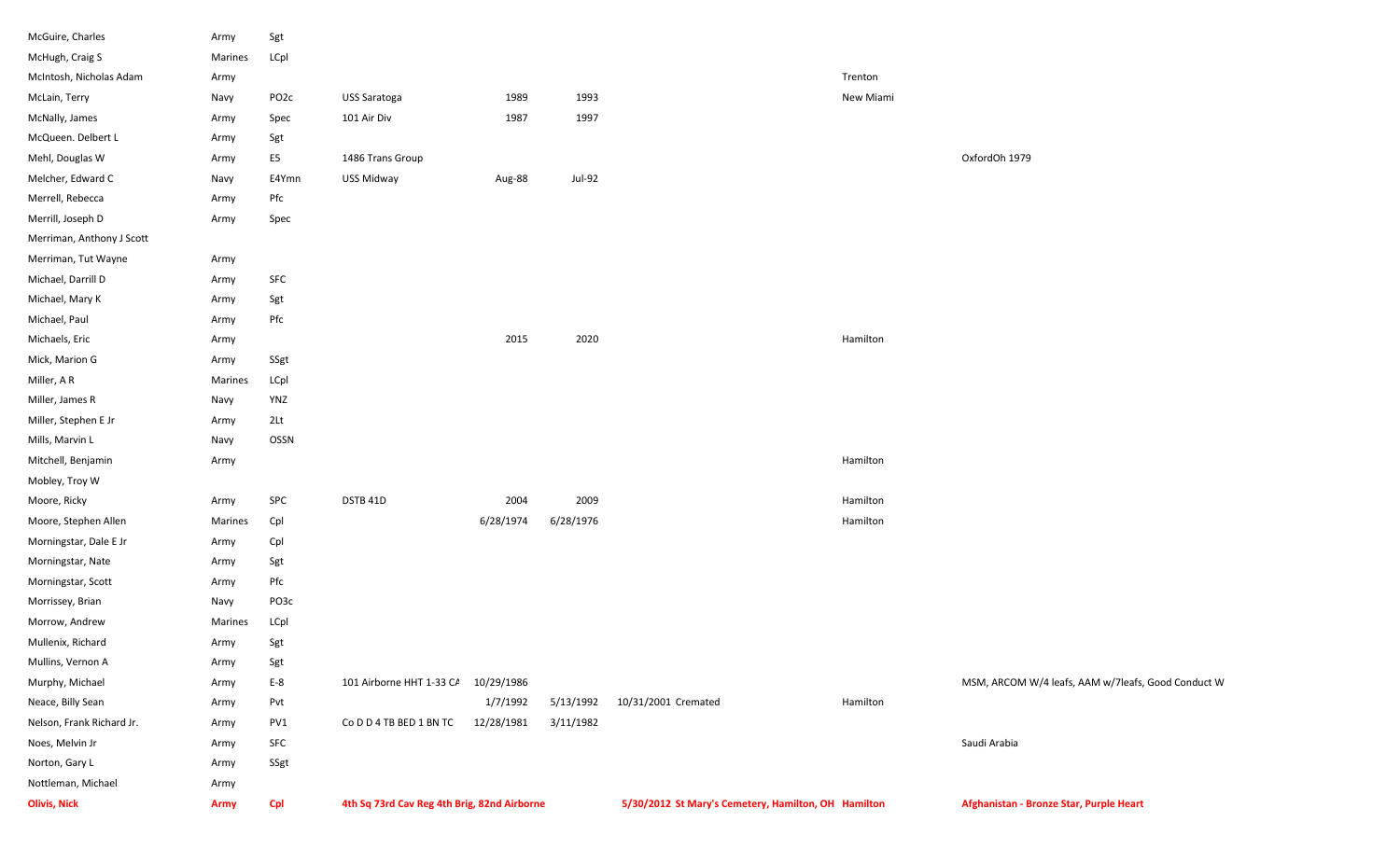| Parker, Brant III         | Army           |                |                                 |               |           |                                                        |                     |                                                            |
|---------------------------|----------------|----------------|---------------------------------|---------------|-----------|--------------------------------------------------------|---------------------|------------------------------------------------------------|
| Parker, Tyler             | Army           | E4             |                                 | 2005          | 2009      |                                                        | Hamilton            |                                                            |
| Patrick, Sam Jre          | Marines        |                |                                 | 1976          | 1982      |                                                        | Hamilton            |                                                            |
| Payne, Donald             | Army           | Spec           |                                 |               |           |                                                        |                     |                                                            |
| Peck                      | Marines        | LCPL           |                                 |               |           |                                                        |                     |                                                            |
| Pemberton, Chad M. Sr     | Army           | SSgt           |                                 | 1999          | 2014      |                                                        | Hamilton            | Kosovo, Bosnia, Iraq (3 tours)                             |
| Pendergast, Michael T     | Army           | E5             |                                 |               |           |                                                        |                     |                                                            |
| Pendergrass, Bobby E      | Army           | Spc            |                                 |               |           |                                                        |                     |                                                            |
| Pendergrass, Dana F       | Air Force      | E6             |                                 |               |           |                                                        |                     |                                                            |
| Pennington, Troy A        | Navy           | E <sub>5</sub> |                                 | 2/19/1991     | 1/27/1997 |                                                        |                     | Good Conduct Medal, National Defense Service Medal         |
| Perkins, Ronnie           | Army           |                |                                 | 1974          | 1977      | 8/30/2001 West Chester Cemetery, West Chest Middletown |                     |                                                            |
| Perry, C. Robert Jr       | Marines        | Capt           |                                 | 1981          | 1989      |                                                        | <b>West Chester</b> | Naval Academy                                              |
| Perry, Curtis William     | Marines/NavCpl |                |                                 | 2015          |           |                                                        | <b>West Chester</b> | Marine 2015-2019 Navy 2019-                                |
| Perry, David Vincent      | Army           | Capt           |                                 | 2017          |           |                                                        | <b>West Chester</b> |                                                            |
| Perry, Jonathon Adam      | Air Force      | 1st Lt         |                                 | 2019          |           |                                                        | West Chester        |                                                            |
| Perry, Robert Joseph      | Army           | WO             |                                 | 2010          |           |                                                        | <b>West Chester</b> |                                                            |
| Perry, Stephen James      | Army           | Capt           |                                 | 2013          |           |                                                        | <b>West Chester</b> |                                                            |
| Phillips, James Rex       | Navy           | E7             |                                 | Feb-74        | Feb-78    |                                                        | Hamilton            |                                                            |
| Pickering, Robert         | Army           | Spec           |                                 |               |           |                                                        |                     |                                                            |
| Plank, Chris              | Army           | Pfc            |                                 |               |           |                                                        |                     |                                                            |
| Pollard, Scott            | Army           | 1Lt            |                                 |               |           |                                                        |                     |                                                            |
| Portwood, Jason C         | Army           | Pfc            |                                 |               |           |                                                        |                     |                                                            |
| Powell, Dede              | Army           | SSgt           |                                 |               |           |                                                        |                     |                                                            |
| Prater, Travis J          | Army           | SFC            |                                 | 2011          | 2021      |                                                        | Darrtown            |                                                            |
| Prazynski, Taylor B       | <b>Marines</b> | <b>LCPL</b>    | <b>3rd battalion 8th Marine</b> | <b>Oct-03</b> | 5/9/2005  |                                                        | <b>Fairfield</b>    | Killed in Al Anbar Province, Iraq - Purple Heart, Good Con |
| Protzman, John P          | Marines        | Cpl            |                                 |               |           |                                                        |                     |                                                            |
| Quattro, John             |                |                |                                 |               |           |                                                        |                     |                                                            |
| Redden, Daniel R          | Army           | 2Lt            | Co D 3rd Bat 37th Arm 1st       | 1/12/1986     | 5/28/1991 |                                                        |                     | Desert Shield/Storm-Bronze Star- Army Commendation         |
| Reece, Paul AT            | Army           | Sgt            |                                 |               |           |                                                        |                     | Desert Shield/Storm                                        |
| Revelos, William          | Air Force      | Capt           |                                 | 1988          | 1993      |                                                        | Hamilton            | Air Force Academy Graduate 1988                            |
| Reynolds, Timothy A       | Navy           | Lt Cmdr        | Navy Seals                      |               |           |                                                        |                     |                                                            |
| Rheinfrank, Aaron Kenneth | Air Force      |                |                                 | 2012          | 2020      |                                                        | New Miami           |                                                            |
| Riccobene, Paul           | Army           | Pfc            |                                 |               |           |                                                        |                     |                                                            |
| Rice, David               | Army           |                |                                 |               |           |                                                        | Hamilton            |                                                            |
| Richardson, Raymond E Jr  | Army           | Spec           |                                 |               |           |                                                        |                     |                                                            |
| Riechers, William M       | Army           | Spc            |                                 | 2009          |           |                                                        | Hamilton            |                                                            |
| Riethmaier, Thomas        | Navy           | CWO            |                                 | 1/5/1981      | 8/31/2008 |                                                        | Hamilton            | 2 tours Afghanistan                                        |
| Roberson, Marc            | Air Force      | TSgt           |                                 | 2003          |           |                                                        | New Miami           |                                                            |
| Roberson, Scott           | Marines        | LCpl           |                                 | 2000          | 2007      |                                                        | New Miami           |                                                            |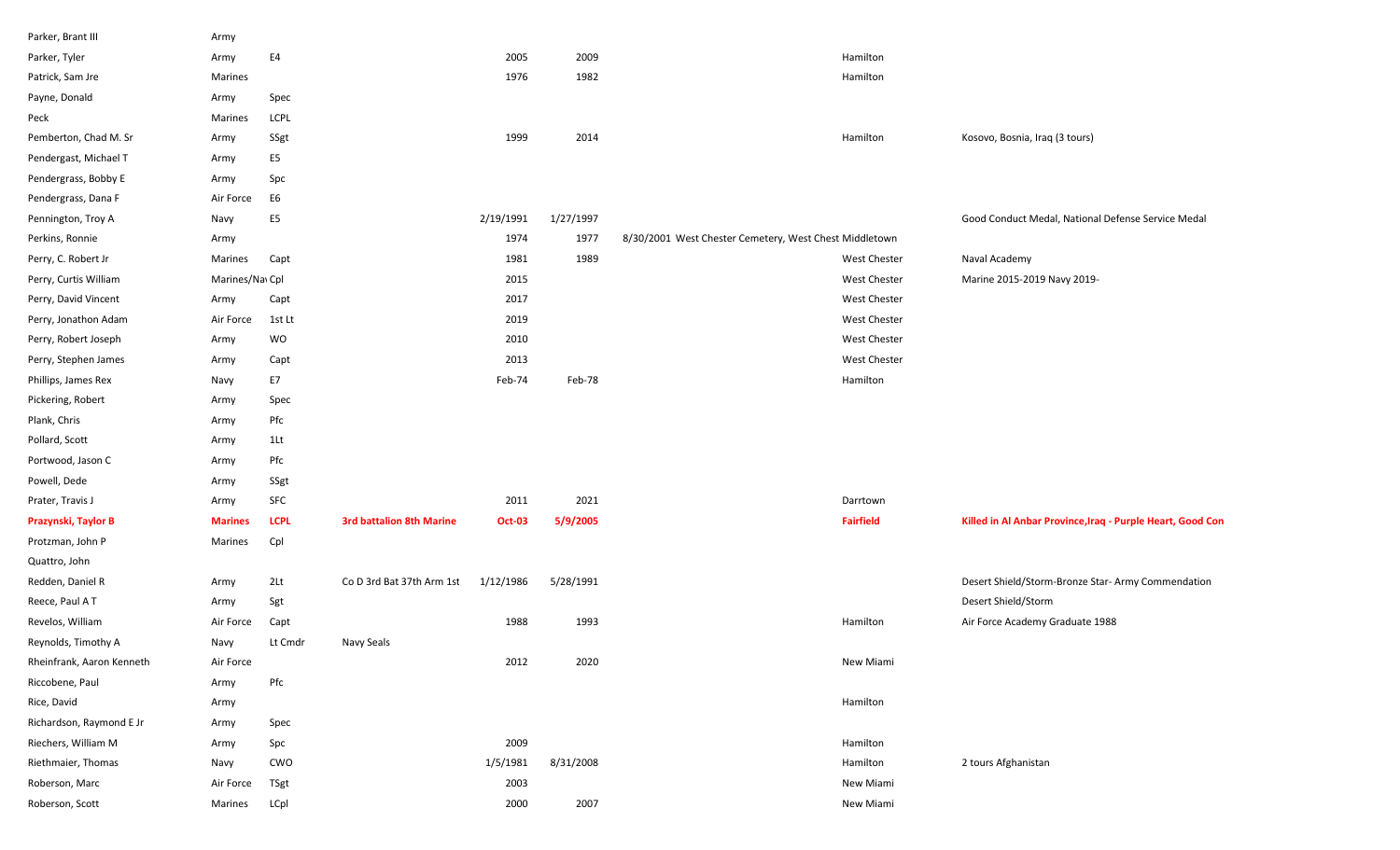| Roberts, Anthony         | Marines          | Sgt               |                                  |            |            | Hamilton         |                                                       |
|--------------------------|------------------|-------------------|----------------------------------|------------|------------|------------------|-------------------------------------------------------|
| Robertson, Robert        | Army             | Sgt               |                                  |            |            |                  |                                                       |
| Robinson, Charles W      | Navy             | AMH <sub>2c</sub> |                                  |            |            |                  |                                                       |
| <b>Rockhold, Marlin</b>  | <b>Army</b>      | <b>PFC</b>        | <b>3rd Battlion-7th Infantry</b> | 3/4/2002   | 5/8/2003   |                  | Killed by sniper while on patrol in Bagdad, Iraq      |
| Rogers, Christopher D    | Army             | Pfc               |                                  |            |            |                  |                                                       |
| Rose, Kelly Elizabeth    | Navy             | E4                | USNS Walter S DiehlT AO          | 8/8/1994   | 7/24/1998  |                  | Good Conduct-Nat. Def -Southwest Asia -Armed Force    |
| Rosenbalm, Charles R     | Army             |                   |                                  | Oct-80     | May-01     | Hamilton         | Army 4 years Air Force 16 years                       |
| Ruhl, James David        | Air Force        | AME <sub>2</sub>  |                                  |            |            |                  |                                                       |
| Runk, Richard L III      | Navy             | OS <sub>2</sub>   |                                  |            |            |                  |                                                       |
| Sanders, Stephen P       | Army             | E4                | 1st Arm                          |            |            |                  |                                                       |
| Sanders, Timothy E       | Army             | Spec              |                                  |            |            |                  |                                                       |
| Sandlin, James F         | Navy             | $E-6$             |                                  | 11/19/1996 | 11/30/2011 |                  | Joint Service Commendation Medal, Navy& Marine Corp   |
| Sauer, Robert Jr         | Navy             |                   |                                  |            |            | Hamilton         | Navy Reserves                                         |
| Savage, Jim              | Army             | CWO               |                                  | 1977       | 2018       | Ross/Fairfield   | 4 yrs Air Force, rest Army - Legion of Merit          |
| Schafer, Charles         | Army             | Spc               |                                  |            |            |                  |                                                       |
| Schmitz, Neil P          | Army             | Sgt               |                                  |            |            |                  |                                                       |
| Schrivner, Douglas W III | Marines          | Cpl               |                                  | 1990       | 1994       |                  |                                                       |
| Schroeder, William       | National Guard   |                   |                                  | 2005       | 2013       | Fairfield        | Iraq Sep 2006-Sep 2007, Afghanistan Sep 2011-Sep 2012 |
| Schumacher, Koddy Scott  | Marines          | Cpl               | 2nd BN 2nd Div                   | 6/13/2005  | 6/12/2020  |                  | Navy&Marine Achievement Medal, Good Conduct Medal, G  |
| Schuster, Jeffrey        | Army             | SgtMjr            |                                  |            |            | Hamilton         |                                                       |
| Schutter, Philip J       | Navy             | OS <sub>2</sub>   |                                  |            |            |                  |                                                       |
| Schwegman, Donald S      | Army             | Sgt               |                                  |            |            |                  |                                                       |
| Scott, William D         | Army             | <b>SPC</b>        |                                  |            |            |                  |                                                       |
| Scrivner, Douglas W III  | Marines          | Cpl               |                                  | 1990       | 1994       | Hamilton         |                                                       |
| Setser, CW               | Marines          | LCpl              |                                  |            |            |                  |                                                       |
| Seward, Deborah          | Air Force        | A1c               |                                  | Dec-84     | May-98     | Hamilton         |                                                       |
| Shannon, David           | Navy             | E4                |                                  |            |            |                  |                                                       |
| Sharp, Tyler             | Air Force        | E3                |                                  | 2020       |            | Hamilton         |                                                       |
| Shazier, Perry Jr        | Army             | Pvt               |                                  |            |            |                  |                                                       |
| Shellenbach, Michael     | Marines          | MGSgt             | MOS 4612 Combat Photo            | 4/20/1998  | 12/31/2019 | Hamilton         |                                                       |
| Shellenbach, William     | Mar              | Cpl               | MOS 5702                         | 9/23/2003  | 9/22/2007  | Hamilton         |                                                       |
| Shepherd, James D        | Army             | Sps4              | 1st Bat 37th FA                  | Sep-82     | Sep-86     | Middletown       |                                                       |
| Shepherd, Roy D          | Army             | Sgt               |                                  |            |            |                  |                                                       |
| Shomaker, David          | Army             | PFC               | 101st Airborne                   |            |            |                  | Donna & John Shomaker- parents -                      |
| Shuff, Tim               | National Gu: Sgt |                   |                                  | 2004       | 2012       | <b>Butler Co</b> | Deployed Hurricane Katrina                            |
| Shutter, Philip J        | Navy             | OS2c              |                                  |            |            |                  |                                                       |
| Sims, Lenny D            | Army             | SFC               |                                  |            |            |                  |                                                       |
| Sinch, Randall           | Army             | Sgt               |                                  |            |            |                  |                                                       |
| Slagle, Michael A        | Army             | SPC               |                                  |            |            |                  |                                                       |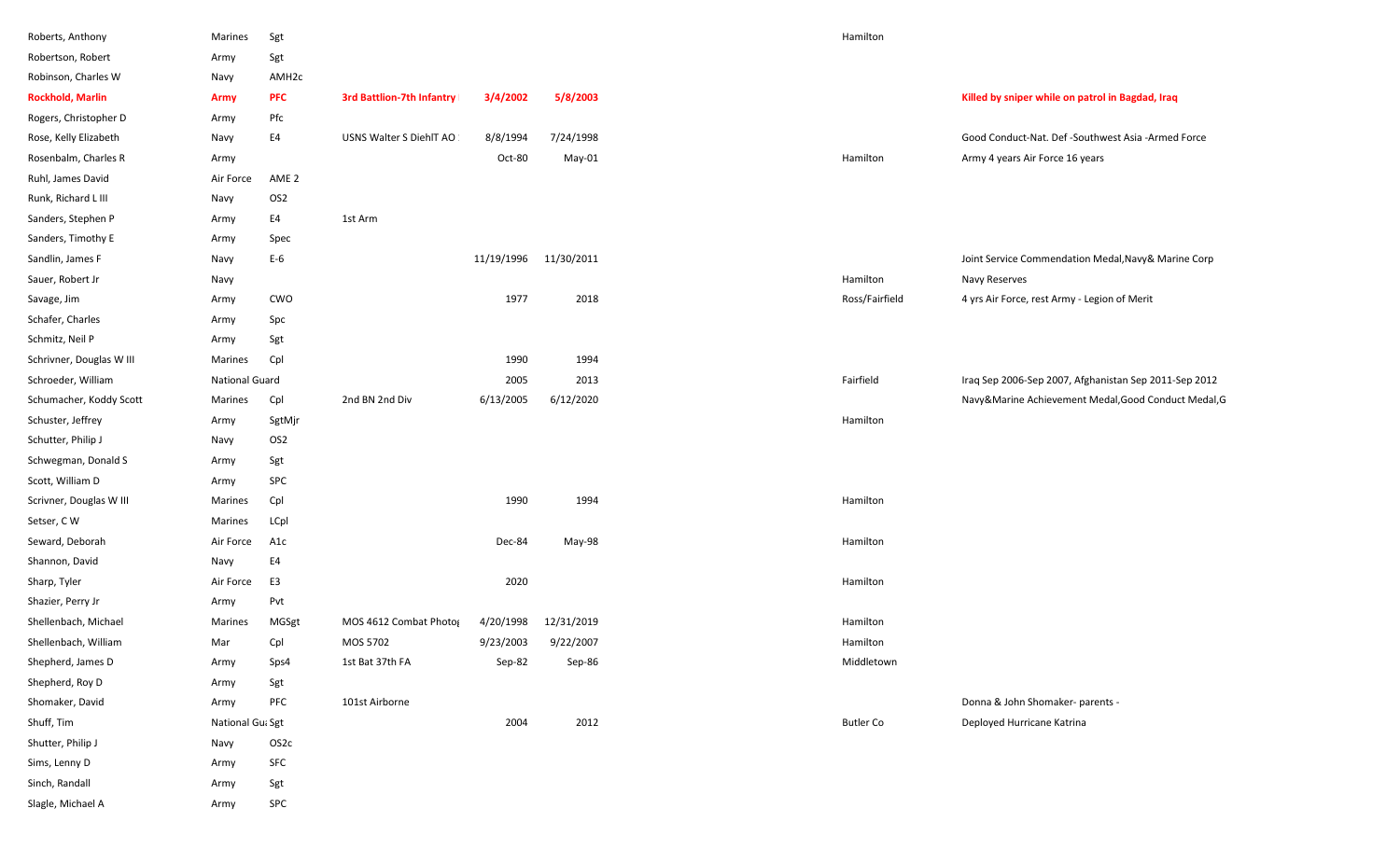| Smith, Donald G            | Navy      | E <sub>5</sub>     | Navy Seal 2                |           |               |                                                       |             |                                                |
|----------------------------|-----------|--------------------|----------------------------|-----------|---------------|-------------------------------------------------------|-------------|------------------------------------------------|
| Smith, Joshua              | Navy      | E4                 | USS Shennandoah            | 1997      | 2001          |                                                       | Oxford      |                                                |
| Smith, Michael             | Marines   | LCpl               |                            |           |               |                                                       |             |                                                |
| Smith. Charles E           | Marines   | LCpl               |                            |           |               |                                                       |             |                                                |
| Spradling, Darin           | Navy      | FR                 |                            |           |               |                                                       |             |                                                |
| Srivastava, Kiran Nc       | Navy      | Ensign             |                            |           |               |                                                       |             |                                                |
| Stanifer, James C          | Army      | Spec               |                            |           |               |                                                       |             |                                                |
| Stanley, Earl              | Army      | MSgt               |                            |           |               |                                                       |             |                                                |
| Stanzak, James M Jr        | Army      | Pfc                |                            |           |               |                                                       |             |                                                |
| Staton, Jeffrey            | Marines   | Sgt                |                            | Sep-78    | Sep-82        |                                                       | Trenton     |                                                |
| Steele, Polly              | Navy      | RM3c               |                            |           |               |                                                       |             |                                                |
| Stephen, Allen             | Army      | CWO <sub>2</sub> c |                            |           |               |                                                       |             |                                                |
| Stephens, Barbara          | Navy      | <b>ICFN</b>        |                            |           |               |                                                       |             |                                                |
| Stewart, Freddie L         |           |                    |                            |           |               |                                                       |             |                                                |
| Stidham, Paul              | Army      | Spc                |                            |           |               |                                                       |             |                                                |
| Stitzel, Edwin Jr          |           |                    |                            |           |               |                                                       |             |                                                |
| Stonebreaker, Brian K Sims | Army      | Spec               |                            |           |               |                                                       |             |                                                |
| Striley, Peter             | Army      |                    |                            |           |               |                                                       |             |                                                |
| Stultz, Benjamin           | Marines   | Cpl                |                            |           |               |                                                       | Hamilton    |                                                |
| Sturgill, Jeff             | Army      | Pvt                |                            | 1976      | 1977          |                                                       | Hamilton    |                                                |
| Sturtz, Angela             | Army      | Medic              |                            | Sep-00    | 2004          |                                                       | Hamilton    |                                                |
| Swinhart, Michael Edward   | Army      | Capt               |                            |           |               |                                                       |             |                                                |
| Sword, Robert              | Army      | Sgt                | 11th Arm Cav               | 1975      | 1978          |                                                       | New Miami   |                                                |
| Tardona, Lou Jr            | Navy      | CPO                |                            | Aug-73    | Feb-94        |                                                       | New Miami   |                                                |
| Taulbee, Mark              | Army      | Spec4              |                            |           |               |                                                       |             |                                                |
| Taylor, Barrett            | Air Force | AMN                | 76SEG AFMC                 | 9/12/1989 | 9/21/1997     |                                                       |             | AF Achievement medal, Joint Mer                |
| Taylor, Dwayne D           | Army      | E4                 | 4 Bat 8 Inf 12 Arm         | 1/18/1991 | 4/15/1991     |                                                       |             | Station Baumholder Germany-Desert Shield/Storm |
| Tendam, Kevin              | Navy      |                    |                            |           |               |                                                       | Hamilton    |                                                |
| Terry, James Jr            | Army      |                    |                            | 1980s     |               |                                                       | Hamilton    |                                                |
| Thomas, Ken                | Navy      |                    | USS Canopus James K Poll   | Jun-74    | <b>Jun-80</b> |                                                       |             |                                                |
| Thomas, Ralph              | Air Force | TSgt               |                            |           |               |                                                       |             |                                                |
| Thyen, Mark J              | Marines   | LCpl               |                            |           |               |                                                       |             |                                                |
| Timmer, Gregory            | Army      | Spec               | Co A 82nd AB 782 MtBt      | 9/10/1986 | 7/15/1990     |                                                       |             | Served Jan 91 thru May- GC med                 |
| Timpe, Jeff                | Army      |                    | 4th Inf Div                | 2002      | 6/29/1905     |                                                       | Liberty Twp | Iraq 2003-2004 and 2006-2006                   |
| Tipton, Richard            |           |                    |                            |           |               |                                                       |             |                                                |
| Todd, Matthew D            | Army      |                    |                            |           |               | 10/10/2019 Dayton Nat'l Cemetery, Dayton, Oh Hamilton |             |                                                |
| Toth, Thomas               | Army      |                    |                            | Sep-77    | Mar-98        |                                                       | Hamilton    |                                                |
| Toth, Thomas P             | Army      | SSgt               | 7 Spec Forces 82nd Air 111 | Sep-77    | Mar-98        |                                                       |             | Paratrooper Ft Irwin Ca                        |
| Treadway, Steven           | Army      | SSgt               |                            |           |               |                                                       |             |                                                |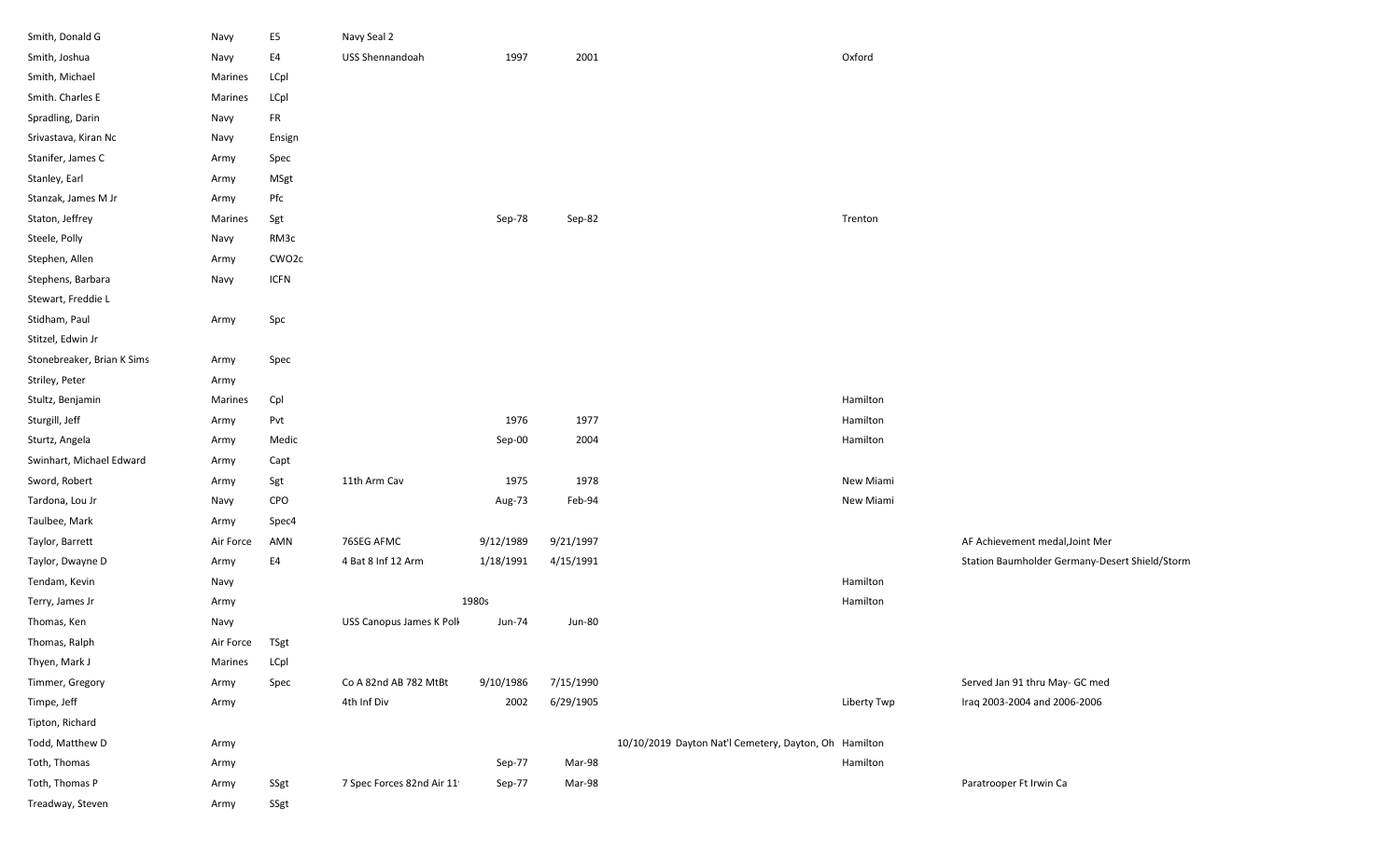| Tulich, Julie A             | Army                  | Sgt  |                                    |           |            |                                                        |          |                         |
|-----------------------------|-----------------------|------|------------------------------------|-----------|------------|--------------------------------------------------------|----------|-------------------------|
| Tussey, Gary Lynn           | Army                  |      |                                    |           |            |                                                        | Oxford   | In service late 1970s?  |
| Vanover, Scott              | Marines               | LCpl |                                    |           |            |                                                        |          |                         |
| Varner, Mark                | Army                  |      |                                    |           |            |                                                        |          | Ross, Oh-6/03           |
| Vaughan, Brian D            | Army                  | SFC  |                                    |           |            |                                                        |          |                         |
| Vest, Charles S III         | Army                  | SSgt |                                    |           |            |                                                        |          |                         |
| Vidourek, Mark E            | Marines               | Cpl  | 2nd Bat 10th MAR                   |           |            |                                                        |          |                         |
| <b>Vinnedge, Anthony</b>    | <b>Army</b>           | Sgt  | <b>Troop C 2nd Squad 107th</b>     | 2002      |            | 7/5/2007 Greenwood Cemetery, Hamilton, O Okeana        |          | killed in Baghdad, Iraq |
| Vonderporten, Linda         | Army                  | SSgt |                                    |           |            |                                                        |          |                         |
| Vonderporten, Richard       | Army                  | SSgt |                                    |           |            |                                                        |          |                         |
| Wagers, Astor Wayne         | Marines               |      |                                    |           |            |                                                        | Hamilton |                         |
| Wagers, Dalton John         | <b>National Guard</b> |      |                                    |           |            |                                                        | Hamilton |                         |
| Wallace, Jay                | Army                  | Sgt  |                                    | 2011      |            |                                                        | Hamilton |                         |
| Wallace, Ray                | Army                  |      | 170th Inf Brig                     | 2011      | 2012       |                                                        | Hamilton |                         |
| Walter, Mark A              | Army                  | Sgt  | Supply Grp - Camp DOHA, Kuwait ONG |           |            |                                                        |          |                         |
| Walters, Michael LJ         | Army                  | Sgt  |                                    |           |            |                                                        |          |                         |
| Waters, Christopher         | Army                  | Pvt  |                                    |           |            |                                                        |          |                         |
| Waters, Jamie J             | Air Force             | A1c  |                                    |           |            |                                                        |          |                         |
| Waulk, Roger W              | Army                  | SFC  | HHC 2nd Brigade 101 Air            | 2/23/1973 | Feb-95     |                                                        |          |                         |
| Waulk, Roger W              | Army                  |      |                                    | May-05    | Jun-05     |                                                        | Hamilton |                         |
| Waulk, Ronald Scott         | Army                  | SPC  |                                    |           |            |                                                        |          |                         |
| Webb, Dennis G              | Army                  | Cpl  |                                    |           |            |                                                        |          |                         |
| Webb, Stacy Lynn Schoemaker |                       |      |                                    |           |            |                                                        |          |                         |
| Webster, Jonathon           |                       |      |                                    |           |            |                                                        |          |                         |
| Weik, Gregory               | Marines               | Pfc  |                                    |           |            |                                                        |          |                         |
| Weisenberger, Gerald        | Navy                  |      | <b>USS Prairie</b>                 |           |            |                                                        |          |                         |
| Weisenberger, Gregory       | Navy                  |      | <b>USS Theodore Roosevelt</b>      |           |            |                                                        |          |                         |
| Wells, Jason                | Army                  | Spec |                                    |           |            |                                                        |          |                         |
| Wells, Mitchel              | Marines               | LCpl |                                    |           |            |                                                        | Hamilton |                         |
| Welsch, Jeffrey A           | Navy                  | ET3c |                                    |           |            |                                                        | Hamilton |                         |
| Wentz, Kim H                | Marines               | Cpl  |                                    | 1974      | 1976       |                                                        | Hamilton |                         |
| White, Robert F             | Army                  | Sgt  |                                    |           |            |                                                        |          |                         |
| Wiley, Dean L               | Army                  | Cpt  |                                    |           |            |                                                        |          |                         |
| Willer, Michael A           | Navy                  | RM3c |                                    |           |            |                                                        |          |                         |
| Williams, Jeffery S         | Army                  | Sgt  |                                    |           |            |                                                        |          |                         |
| Williams, Thorsten          | Army                  | E4   |                                    |           |            |                                                        |          |                         |
| Willman, Karl L             | Navy                  |      |                                    | 10/1/1990 | 12/31/1994 | 3/13/2022 Butler County Memorial Park, Trentc Hamilton |          |                         |
| Wilson, Joseph              | Army                  | SPC  |                                    |           |            |                                                        |          |                         |
| Wilson, Kenneth Wayne St    | Army                  |      |                                    |           | 2012       |                                                        | Hamilton |                         |